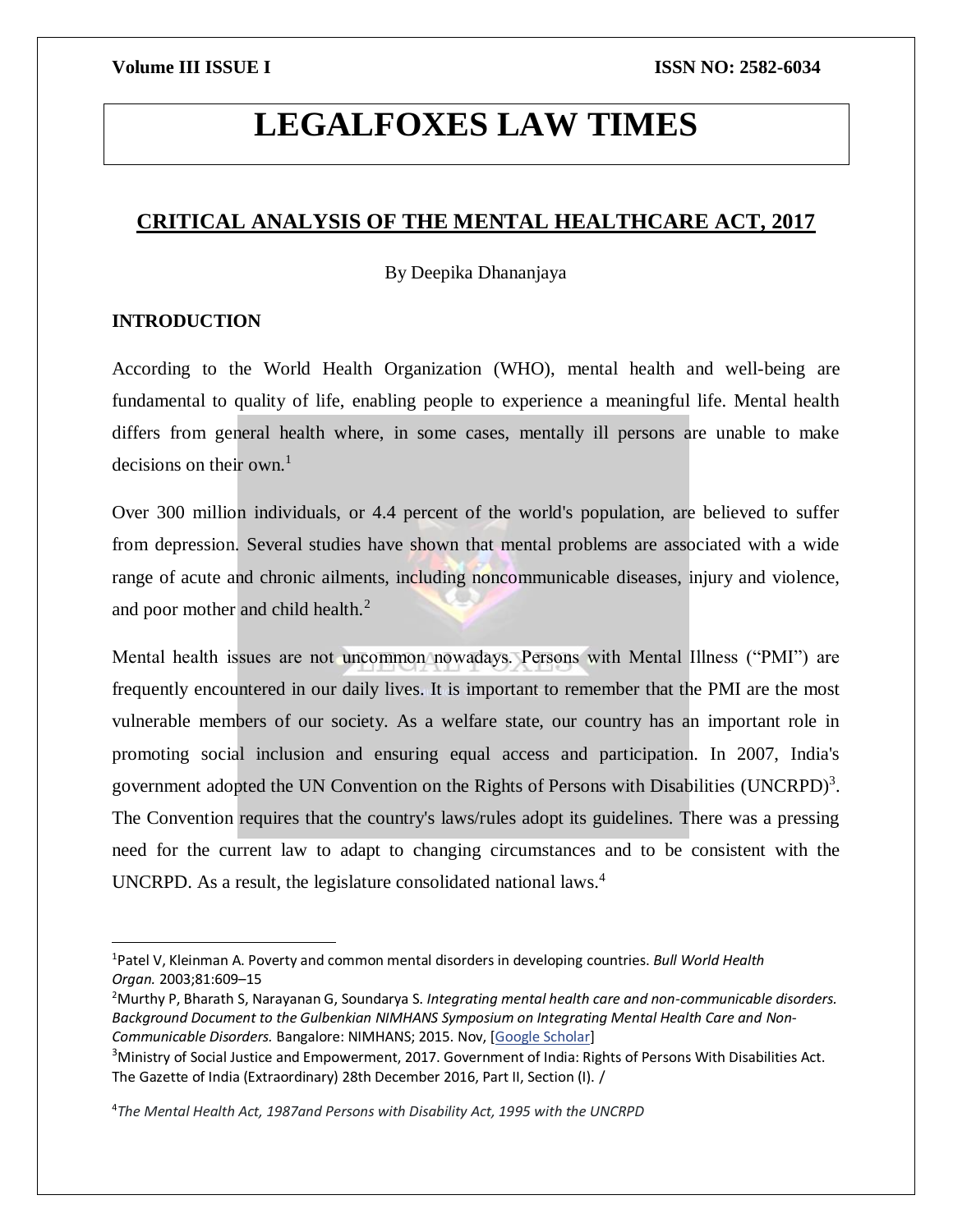# **MENTAL HEALTH LEGISATIONS IN INDIA**

Following the British crown's takeover of India's government in 1858, several of those laws were established in rapid succession to regulate the care and treatment of mentally ill people in British India.<sup>5</sup>The Indian Lunatic Asylum Act, 1858, The Lunacy (Supreme Courts) Act, 1858, The Lunacy (District Courts) Act, 1858 (with amendments passed in 1886 and 1889), The Military Lunatic Acts, 1877.The increasing political consciousness and nationalistic ideas pushed by the Indian intellectuals heightened public awareness of the pitiful circumstances of mental institutions throughout the first decade of the 20th century.<sup>6</sup>The Indian Lunacy Act of 1912 was enacted as a result of this.

As a result, a federal law dealing with mental illness was enacted. The legislation, on the other hand, dealt with the therapeutic and procedural aspects and was not right-centric for individuals with mental disorders. The United Nations General Assembly adopted the Universal Declaration of Human Rights (UDHR) after World War II.This necessitated another legal amendment to defend the rights of mentally ill persons. As a result, the Mental Health Act of 1987 superseded the Indian Lunacy Act of 1912.

The Mental Health Act,  $1987<sup>7</sup>$  was passed by the Republic of India to replace its colonial predecessor. The Mental Health Act of 1987 did not do much to protect the rights of mentally ill people. Thus, the act was repealed in 2018, and The Mental Healthcare Act of 2017 was enacted in its place.<sup>8</sup> The Mental Health Act of 1987 established legal guidelines for the treatment of people with mental illnesses who require inpatient care. The Act had a key flaw where it did not allow for an independent court or quasi-judicial review of the decision for compulsory admission. It lacked a provision to ensure the patient's rights were not infringed upon by compulsory treatment. The previous Act only applied to specialised mental institutions, which

6 *Ibid*.

 $\overline{a}$ 

https://mohfw.gov.in/sites/default/files/2077435281432724989\_0\_0. pdf.

<sup>5</sup>Banerjee G. The Law and Mental Health: An Indian Perspective, 2001. Available from: http://www.psyplexus.com/excl/lmhi.html. [Last accessed 13 August, 2021]

 $7$  The Ministry of Health and Family Welfare, Government of India, 1987, The Mental Health Act.

<sup>8</sup> The Ministry of Law and Justice, 2017. The Mental Healthcare Act, 2017. The Gazette of India (Extraordinary), Part II Section I. 7th April 2017,https://legislative.gov.in/sites/default/files/A2017-10.pdf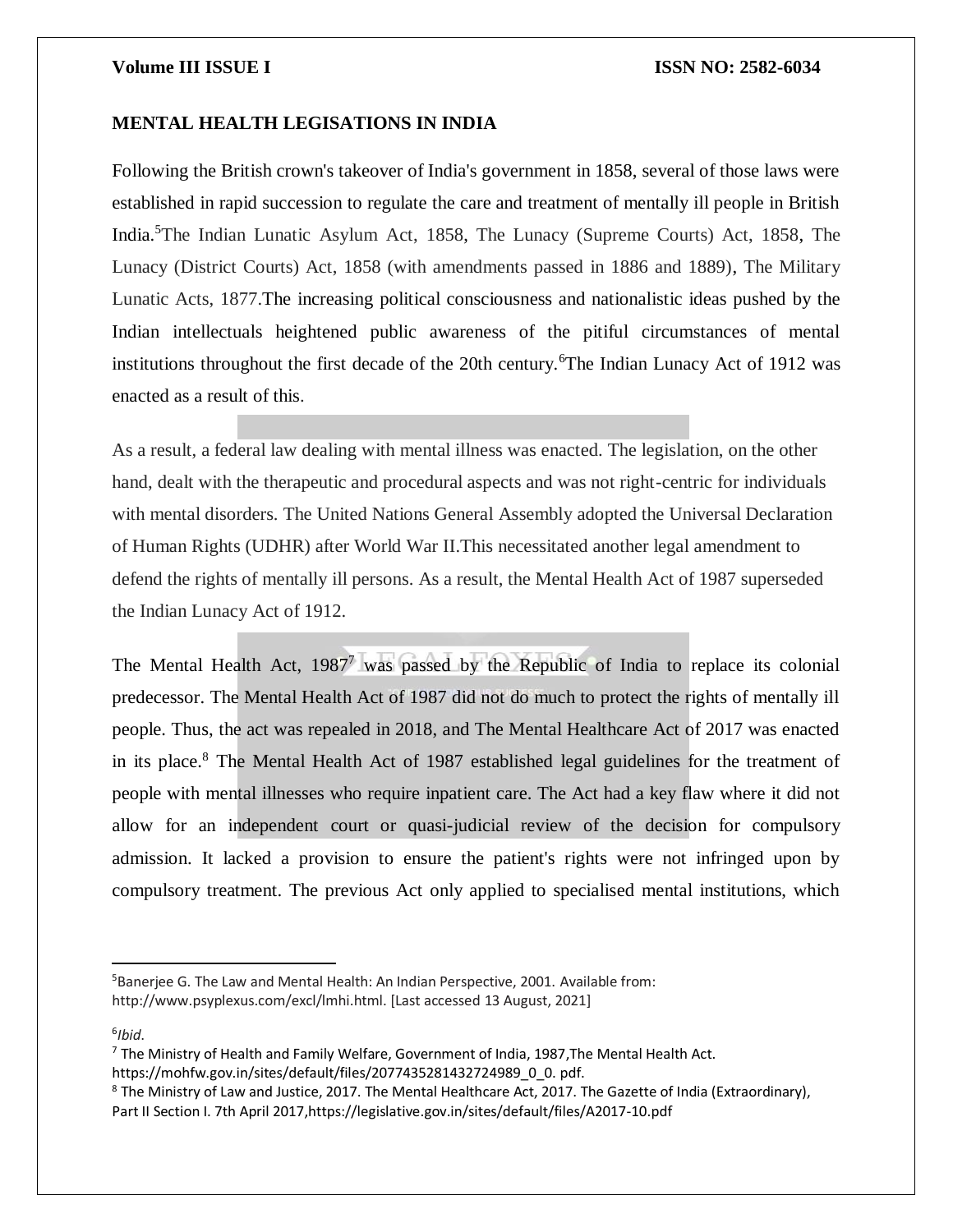meant that a vast number of persons receiving mental health care in normal hospitals were not covered by it.

To achieve conformity with the Convention, a review of the existing Mental Health Act was required. The new Act is solidly founded in the rights of people with mental diseases, as required by the Convention. It establishes a legal presumption of equality for people with mental diseases, unless the individual's decision-making competence for mental healthcare decisions is damaged. The act focuses on mental healthcare in general, rather than care of persons with mental illness.

The Mental Healthcare Act, 2017 is a significant move in India's mental health legislation in a new path. The Mental Healthcare Act, 2017 (Act or MHCA) preamble intends to offer mental healthcare and services for people with mental illnesses, as well as to promote and fulfil their rights while providing such treatment and services.

# **MENTAL HEALTHCARE ACT, 2017**

According to the Act, Mental illness,<sup>9</sup> is defined as a significant mental, emotional, perceptual, orientation, or memory problem that severely affects judgement, behaviour, ability to recognise reality, or ability to handle the demands of daily life All 'substantive' mental illnesses, including substance abuse disorders, are covered by the law. However, intellectual disability is not included.It also does not include mental retardation. Mental illness will be determined according to national and international medical standards.<sup>10</sup>

According to the National Institute of Mental Health and Neurosciences (Nimhans), 13.7 % of Indians suffer from mental disorders, with 10.6 % requiring immediate treatment. A serious mental disorder affects roughly 1.9 percent of the population, which includes schizophrenia, bipolar mental disorders, and other conditions. $^{11}$ 

# **Principles of the legislation**

 $\overline{\phantom{a}}$ 

<sup>&</sup>lt;sup>9</sup> Section 2(s), Mental Health Care Act, 2017

<sup>10</sup>*Ibid,* Section 3

<sup>11</sup>Vandana Kamath, *13.7% Indians are mentally ill, study says,* Times of India (August 13, 2021), [https://timesofindia.indiatimes.com/city/bengaluru/13-7-Indians-are-mentally-ill-study](https://timesofindia.indiatimes.com/city/bengaluru/13-7-Indians-are-mentally-ill-study-says/articleshow/54805096.cms)[says/articleshow/54805096.cms.](https://timesofindia.indiatimes.com/city/bengaluru/13-7-Indians-are-mentally-ill-study-says/articleshow/54805096.cms)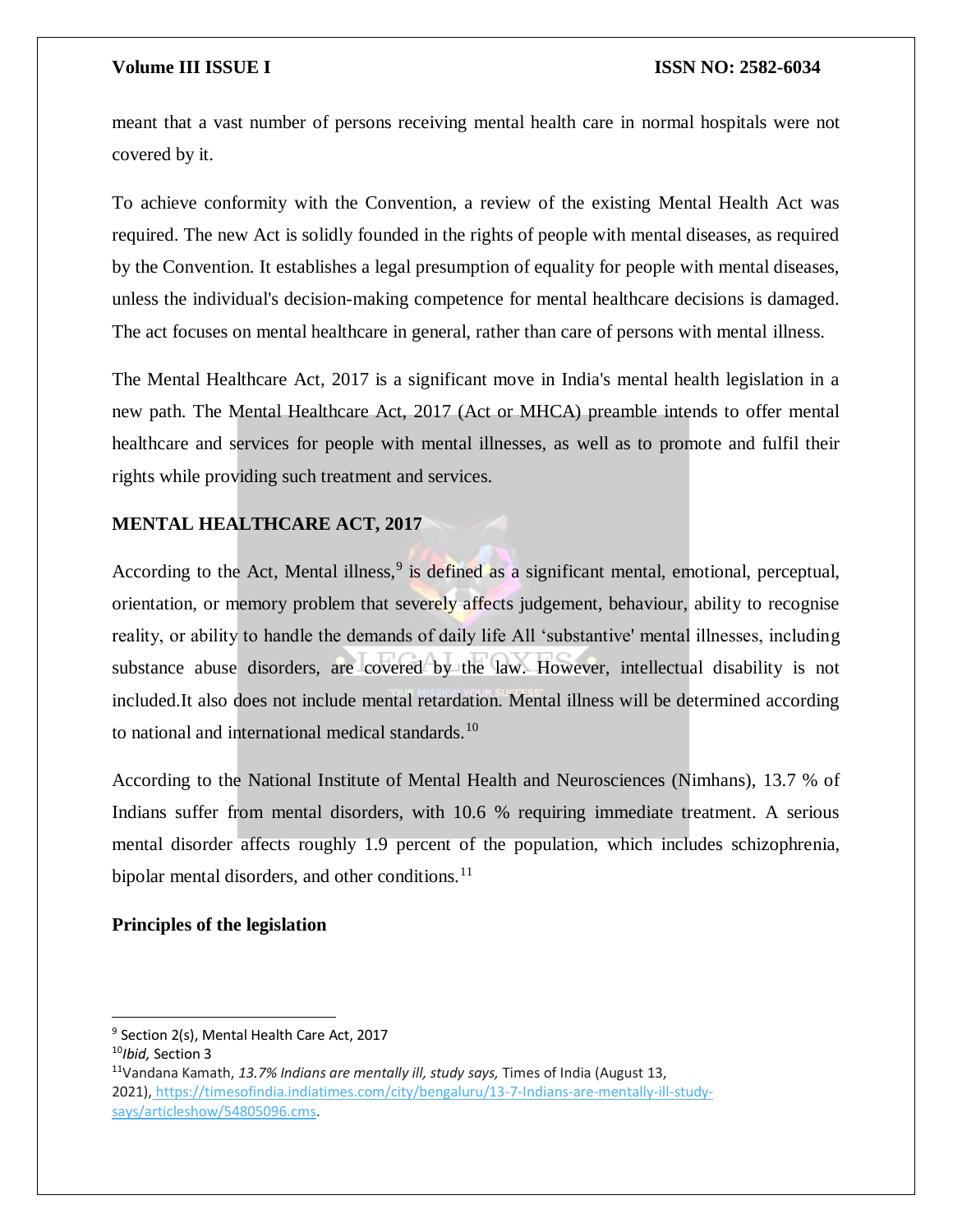This Act places a high priority on one's ability to make decisions about one's own mental health care. The ability to understand relevant facts, or comprehension of the consequences of actions, or ability to convey the decisions is articulated in the Act.<sup>12</sup> The act provides for an advance directive, which gives a mentally ill individual the ability to make an advance directive on how she or he wishes to be treated for the illness and who will be her or his selected representative. A medical professional must approve this directive.<sup>13</sup>

Section 14 of the Act says that each patient can appoint a representative to assist them in making decisions about their mental health care when they are unable to do so alone. The patient makes the nomination, and the nominee accepts it. While making decisions for the patient, the nominated representative is legally required to respect the patient's choice, will, and preferences. . In the absence of a nominated representative, other relatives, carers, and certain appointees from the State (following the Act's specific protocol) can act as a nominated representative. Only when the patient is incapacitated may a selected representative make choices for him or her.

### **Rights of a person with mental illness**

1. **Right to access mental healthcare<sup>14</sup> -** In addition to constitutional rights, every Indian citizen now has the right to receive state-funded mental health treatment.

Discrimination based on mental illness is prohibited in all areas of life (including for insurance purposes). This law also forbids discrimination in mental health services based on sexual orientation, gender, sex, class, religion, caste etc. If the government is unable to provide such services in the district where the PMI resides, the government should ensure that they have access to such services at any other location and shoulder the full expense of treatment. All people who are homeless, destitute, or living in poverty have the right to use all government-funded mental healthcare facilities and services for free. This provision is a good step toward guaranteeing the well-being of the poor who cannot afford or obtain even basic health care, let alone mental health treatment.

2. **Right to community living<sup>15</sup> –** It is the right of every person suffering from mental illness to be let in and be a part of the society.The law also considers community-based

 $\overline{a}$ 

<sup>12</sup>Section 4, The Mental HealthCare Act, 2017

<sup>13</sup>*Ibid,* Section 5

<sup>14</sup>*Ibid,* Section 18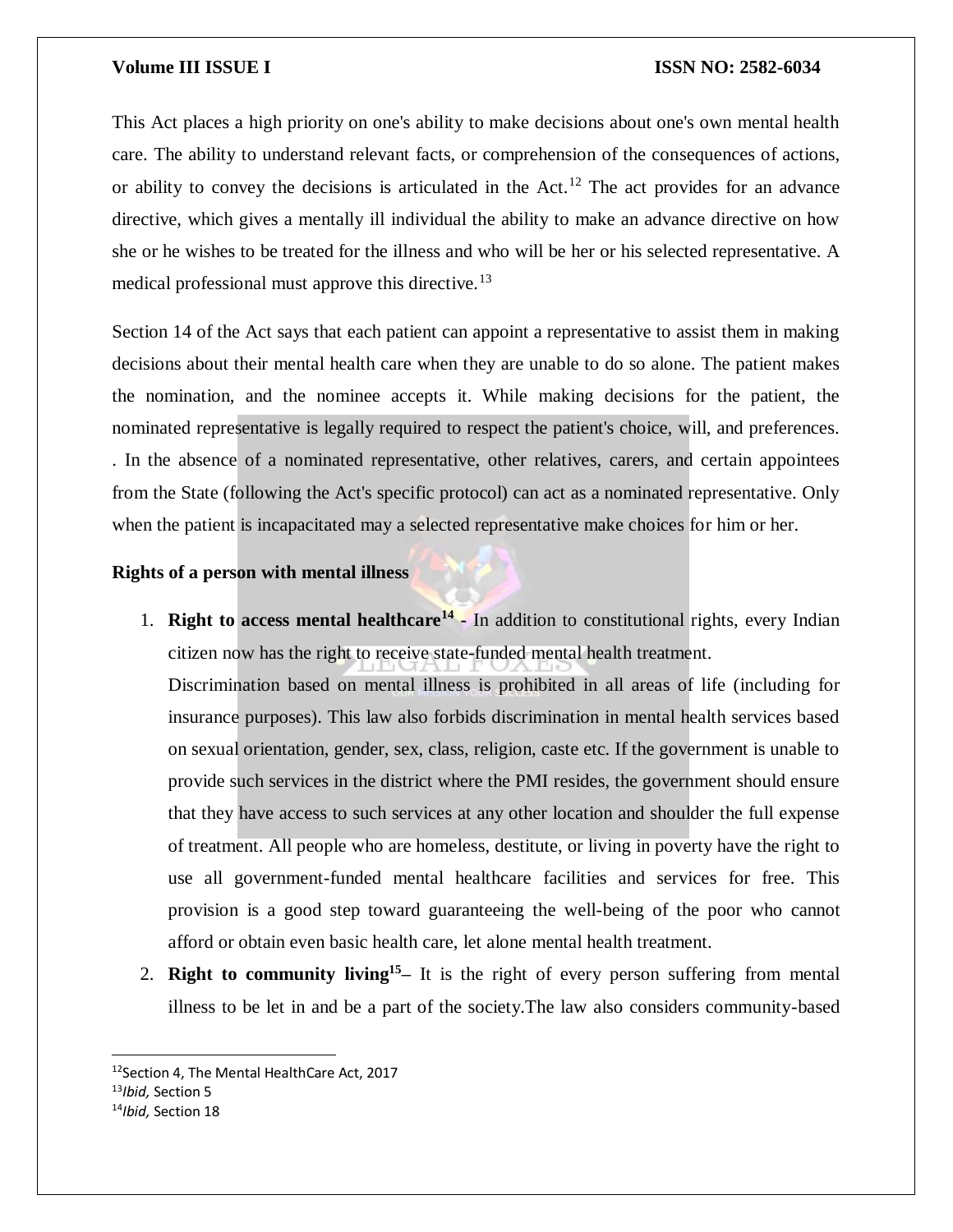mental health treatment to be a government duty for persons with mental illnesses. If a mentally ill person doesn't have a family to live with, the Government should provide legal aid.

- 3. **Right to protection from cruel, inhuman and degrading treatment<sup>16</sup>** .- The law assumes that everyone with a mental condition is capable of receiving mental healthcare (unless proven otherwise) and protects them against harsh, inhumane, and degrading medical treatment, where the persons have the right to a hygienic and safe environment, to have facilities for education and leisure, to have adequate provision for food and space and the right to privacy as well.
- **4. Right to equality and non-discrimination<sup>17</sup> -** The legislation mandates that mental and physical healthcare be provided on an equal footing. A woman's child under the age of three years should not be separated from her while she is getting care, treatment, or rehabilitation at a mental health facility, unless there is risk of harm to the child due to the mother's mental illness.
- **5. Right to information** <sup>18</sup> A person with mental illness has the right to all the provisions of this act, and to make an application for admission. It is the duty of the medical officer to ensure that the person has been provided with full information in case where person is not capable of understanding.
- **6.** Right to confidentiality <sup>19</sup>-The Act gives the PMI a right to confidentiality, which means that the information of his or her mental illness and treatment will be kept private unless it is necessary to avoid damage for the public good and safety. The same information might, however, be given to the candidate and mental health specialists in order for them to properly treat the PMI.
- 7. **Right to access medical records<sup>20</sup> -** Every PMI has the right to view their fundamental medical documents, as prescribed. However, specific information could be withheld by the medical officer if there is a serious mental harm.

 $\overline{\phantom{a}}$ 

<sup>19</sup>*Ibid,* Section 23

<sup>15</sup>*Ibid,* Section 19

<sup>16</sup>*Ibid,* Section 20

<sup>17</sup>*Ibid,* Section 21

<sup>18</sup>*Ibid,* Section 22

<sup>20</sup>*Ibid,* Section 25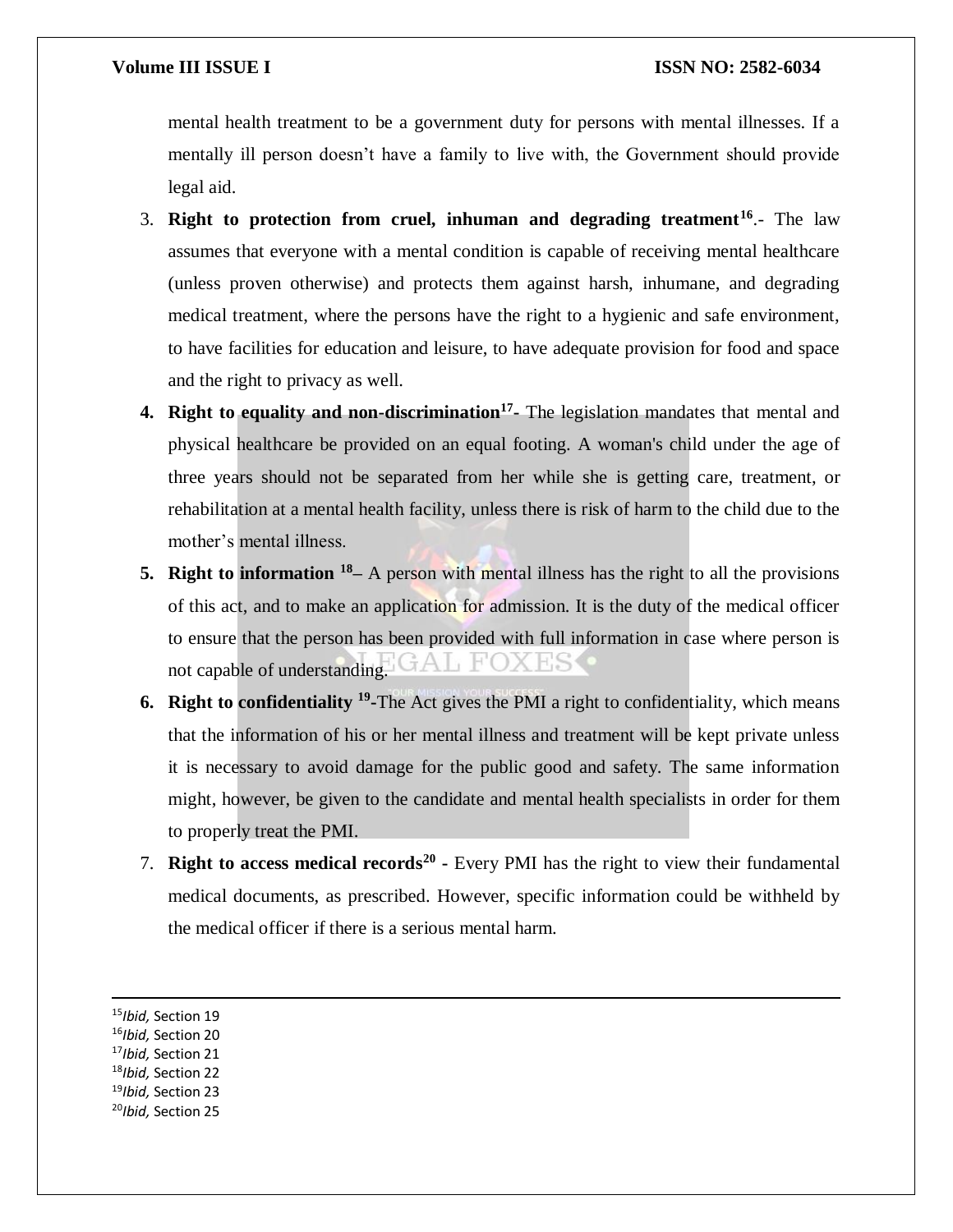- 8. **Right to personal contacts and communication<sup>21</sup> -** A person admitted to a mental health facility has the right to reject or receive visitors, as well as refuse or receive and make at reasonable hours, according to the facility's rules.
- **9. Right to legal aid<sup>22</sup>** Under the Legal Services Authorities Act, 1987(39 of 1987), it is the obligation of the magistrate, police officer, person in charge of any specified detention institution, or medical professional to inform the person with mental illness that he is entitled to free legal services.

# **Mental health review board**

A Mental health review Board should be constituted by notification of the State Authority<sup>23</sup>. A District Judge Equivalent, independent psychiatrists, other independent professionals, other independent clinicians and lay peopleconstitute these boards.<sup>24</sup> Despite the fact that an independent psychiatrist is required to be a member of the Board, the Board might theoretically be formed without one.

The Boards are also responsible for reviewing advance directives, reviewing nominated representatives, approving extensions of supported admission, and ECTs for minors and psychosurgeries, in addition to the required independent reviews and appeals by patients andnominated representatives<sup>25</sup>. Any appeals against the Mental Health Review Boards' judgments must be made to the High Court.<sup>26</sup>

# **Mental health establishments**

The government must establish a National Mental Health Authority<sup>27</sup> and State Mental Health Authorities in each state<sup>28</sup>. This authority will require all mental health practitioners (clinical

 $\overline{\phantom{a}}$ 

- <sup>23</sup>*Ibid.* Section 73
- <sup>24</sup>*Ibid,* Section 74
- <sup>25</sup>*Ibid*, Section 82
- <sup>26</sup> *Ibid,* Section 83
- <sup>27</sup>*Ibid*, Section 33
- 28*Ibid,* Section 45

<sup>21</sup>*Ibid,* Section 26

<sup>22</sup>*Ibid,* Section 27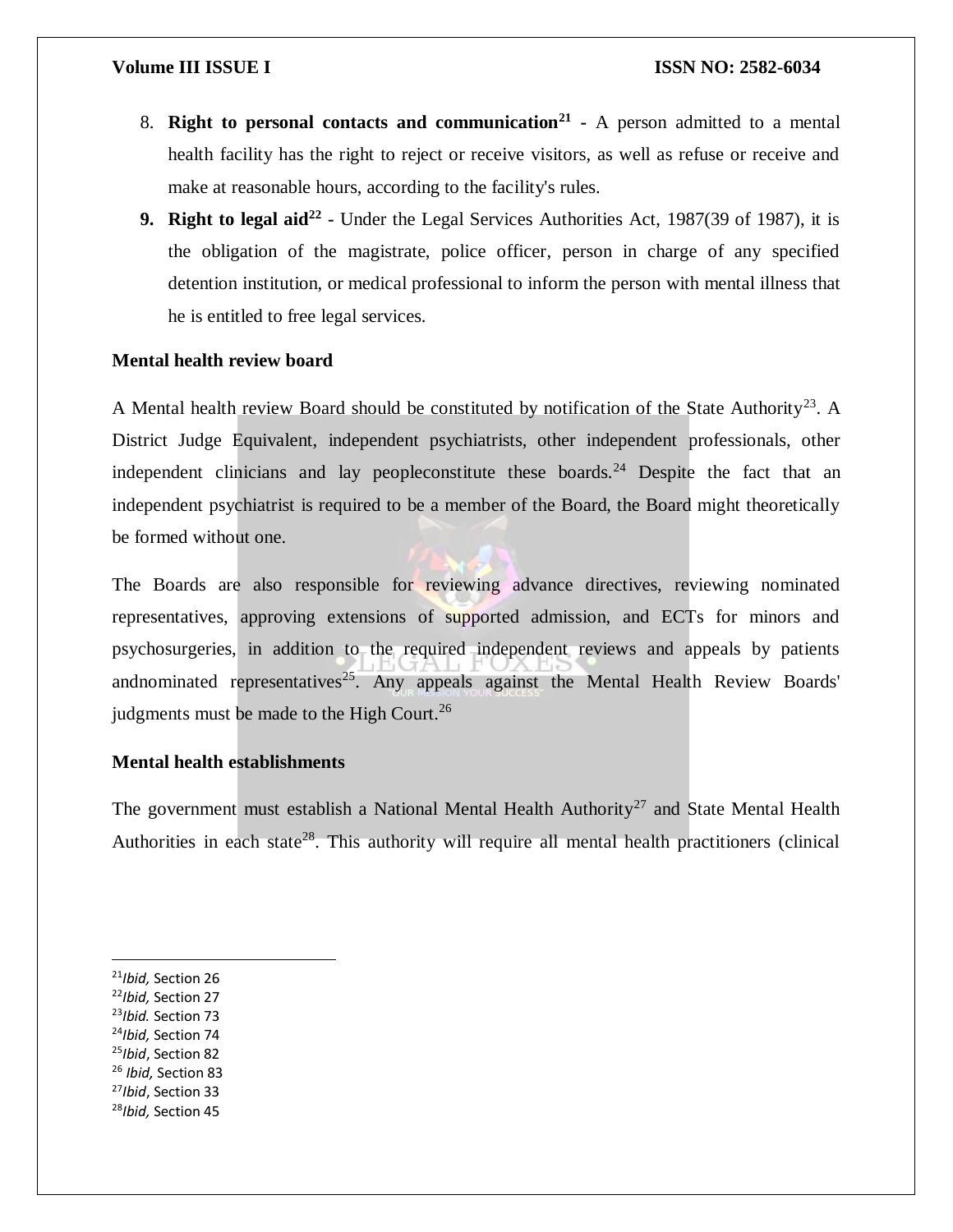psychologists, mental health nurses, and psychiatric social workers) and mental health institutes to register.<sup>29</sup>

These bodies must develop quality and service provision standards for such establishments; keep a register of mental health professionals; (d) train law enforcement officials and mental health professionals on the act's provisions; (e) review complaints about service inadequacies and provide mental health advice to the government.<sup>30</sup>

# **Admission to mental health establishments**

This Act allows for either "independent" or "supported" admissions to mental health facilities.

# **Independent admission**

Patients with capacity actively request independent admissions, giving them the flexibility and responsibilityto make their own decisions and treatment plans. The duration of independent admissions is unrestricted. Treatment shall be given only with the patient's consent.<sup>31</sup>

Independent admissions may not always necessitate the involvement of a psychiatrist (even for release) and are not obliged to be reported to Mental Health Review Boards. Parity between mental and physical healthcare is one of the Act's key concepts. Independent admissions necessitate passing a severity level. This Act, in addition to allowing patients to make an informed decision about whether or not to seek inpatient mental health treatment, restricts independent admissions to those who meet a severity threshold. Those seeking inpatient treatment below the threshold may find this to be a hurdle. This, according to others, is a violation of the concept of parity with physical healthcare.

# **Supported admission**

The goal is to reduce involuntary admissions by utilising assistance. A selected representative is expected to provide support (patient-nominated or appointed by the State). Supported admissions can happen with or without the patient's consent. Even individuals with impaired decision-

 $\overline{a}$ 

<sup>29</sup>*Ibid,* Section 65 <sup>30</sup>*Ibid,* Section 43 and Section 55 <sup>31</sup>*Ibid,* Section 86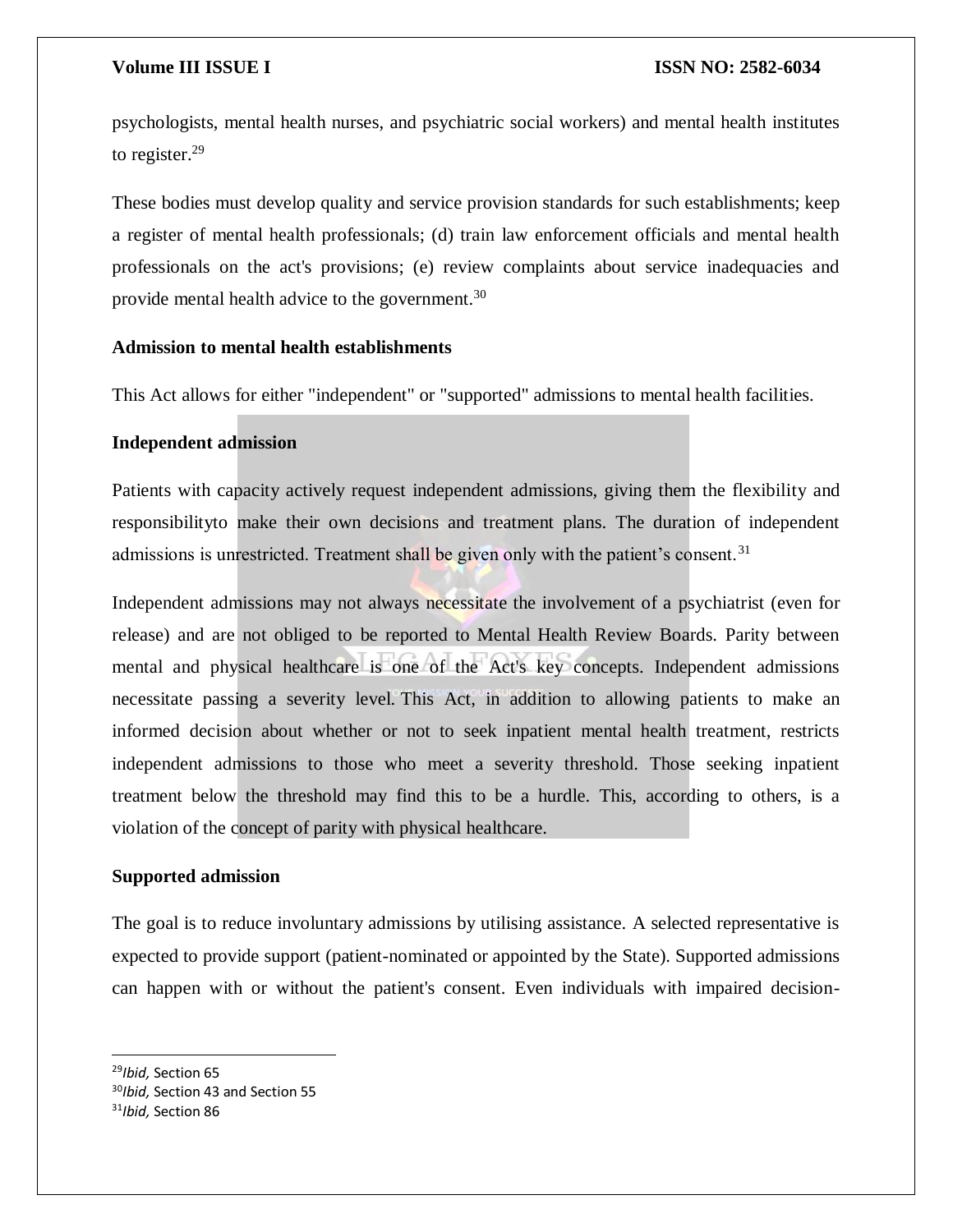making capacity for mental healthcare must be supported and participated in decision-making as much as feasible, according to the legislation.

Two independent professional exams and recommendations (a psychiatrist and a medical practitioner/ mental health expert) are required for supported admissions. Within a week, the Mental Health Review Boards must be notified of all supported admissions.<sup>32</sup>

The maximum duration for an initial supported admission is thirty days. It can be extended upon renewal to a maximum of 180 days which must be approved by the Medical Review Board.<sup>33</sup>

# **Admission of a minor**

A minoradmitted in this manner must be housed separately from adults in an environment that is appropriate for his age and developmental requirements and of at least the same quality as that offered to other children admitted to hospitals for other medical procedures.A minor may only be treated with his or her nominated representative's informed permission. In case of minor girls, a female attendant shall always stay with the minor girl for the duration of her admission.<sup>34</sup>

### **Prohibited procedures**

Section 95 of the Act states that, certain treatments such as electro-convulsive therapy without anaesthesia;electro-convulsive therapy on a minor and sterilization and chaining of mentally ill must not be performed.

A person with mental illness must not be subjected to solitary confinement or any physical restraint unless there is immediate harm to another person. If a person is under restraint, A person who is restrained must be kept in a secure location where he cannot hurt himself or others, and under the constant observation of medical staff at the mental health facility. The medical health establishment should send a report to the Medical review board every month, regarding the instances of restraint.<sup>35</sup>

### **Responsibilities of other agencies**

<sup>32</sup>*Ibid,* Section 89

 $\overline{a}$ 

- <sup>33</sup>*Ibid,* Section 90
- <sup>34</sup>*Ibid,* Section 87
- 35*Ibid,* Section 91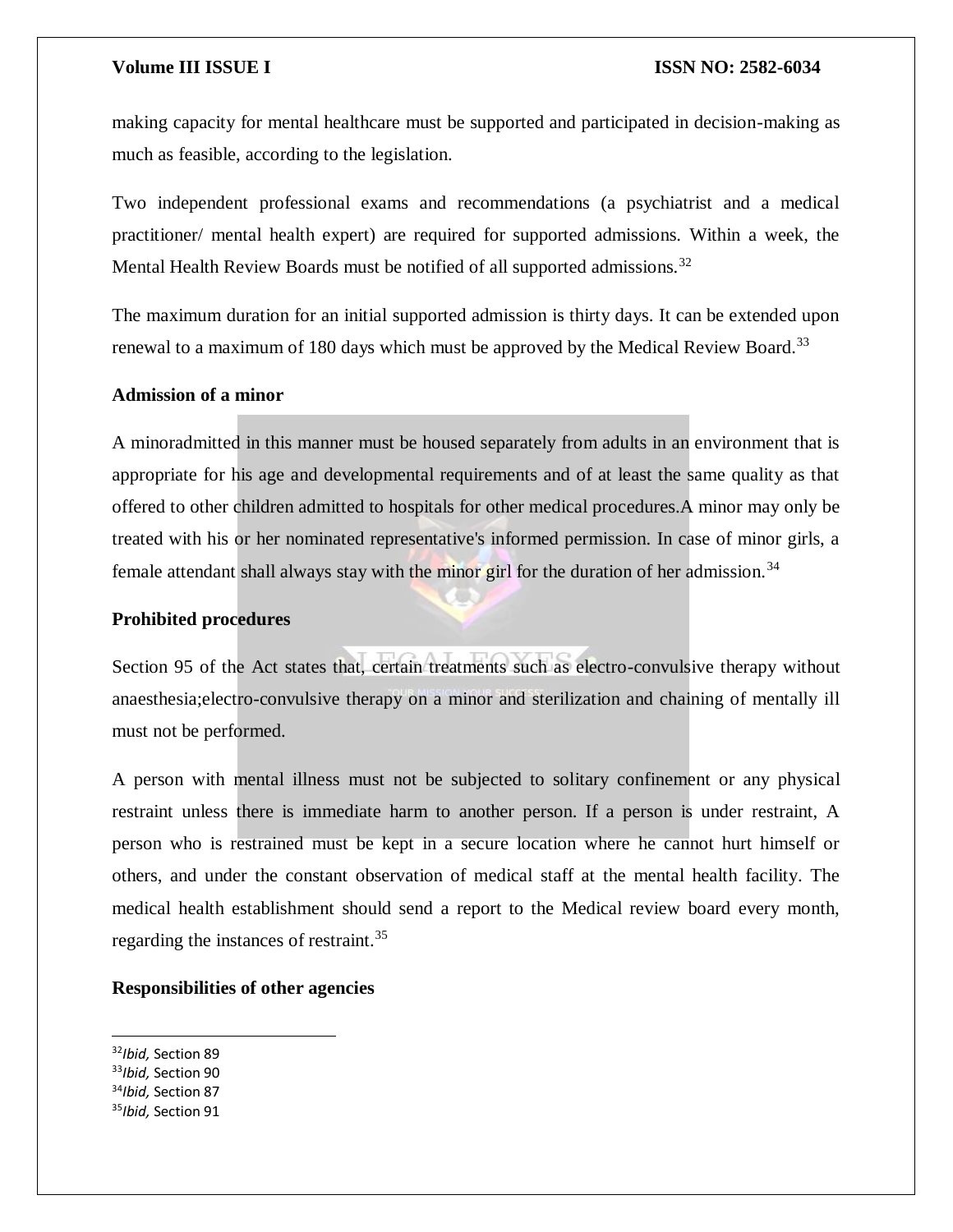It is the duty every police officer-in-charge is required to report to the Magistrate if he has reasonable grounds to suspect a mentally ill individual is being mistreated or neglected. <sup>36</sup>The police officer must also take under protection any person wandering whom the officer believes must be suffering from mental illness and the medical officer will be responsible for assessment of the person based on which the person will be admitted into a mental establishment or to a government establishment for homeless persons.<sup>37</sup>

This legislation also provides a provision for prisoners with mental illness and persons in custodial institutions (orphanages, children homes and women protection homes), where the PMI must be admitted into a mental health establishment for assessment and treatment.<sup>38</sup>

# **Punishments**

Violations of this Act's provisions will result in imprisonment for up to 6 months or a fine of Rs. 10,000, or both. Repeat offenders might face a sentence of up to two years in prison, a fine of Rs. 50,000–5 lakhs, or both.<sup>39</sup>

# **Decriminalising suicide**

Suicide attempts are presumed to be caused by extreme stress under Section 115 of this Act, and it is recommended that trials under the Indian Penal Code be avoided for suicide attempts caused by stress. The government's responsibility to offer care, therapy, and rehabilitation for people who attempt suicide is signalling a shift in India's attitude on suicide.

# **CONCLUSION**

The Mental Healthcare Act of 2017 is without a doubt a significant improvement over prior legislationthe rights of persons with mental disorders. It's because the Mental Healthcare Act of 2017 incorporates all of the progressive ideas that have already been put into law books by industrialised countries and the United Nations, bringing our laws up to date. There are also a number of additional laws that define the rights and limitations of people with mental disorders.

 $\overline{a}$ <sup>36</sup>*Ibid,* Section 101

<sup>37</sup>*Ibid,* Section 100

<sup>38</sup>*Ibid,* Section 103, 104

<sup>39</sup>*Ibid,* Section 108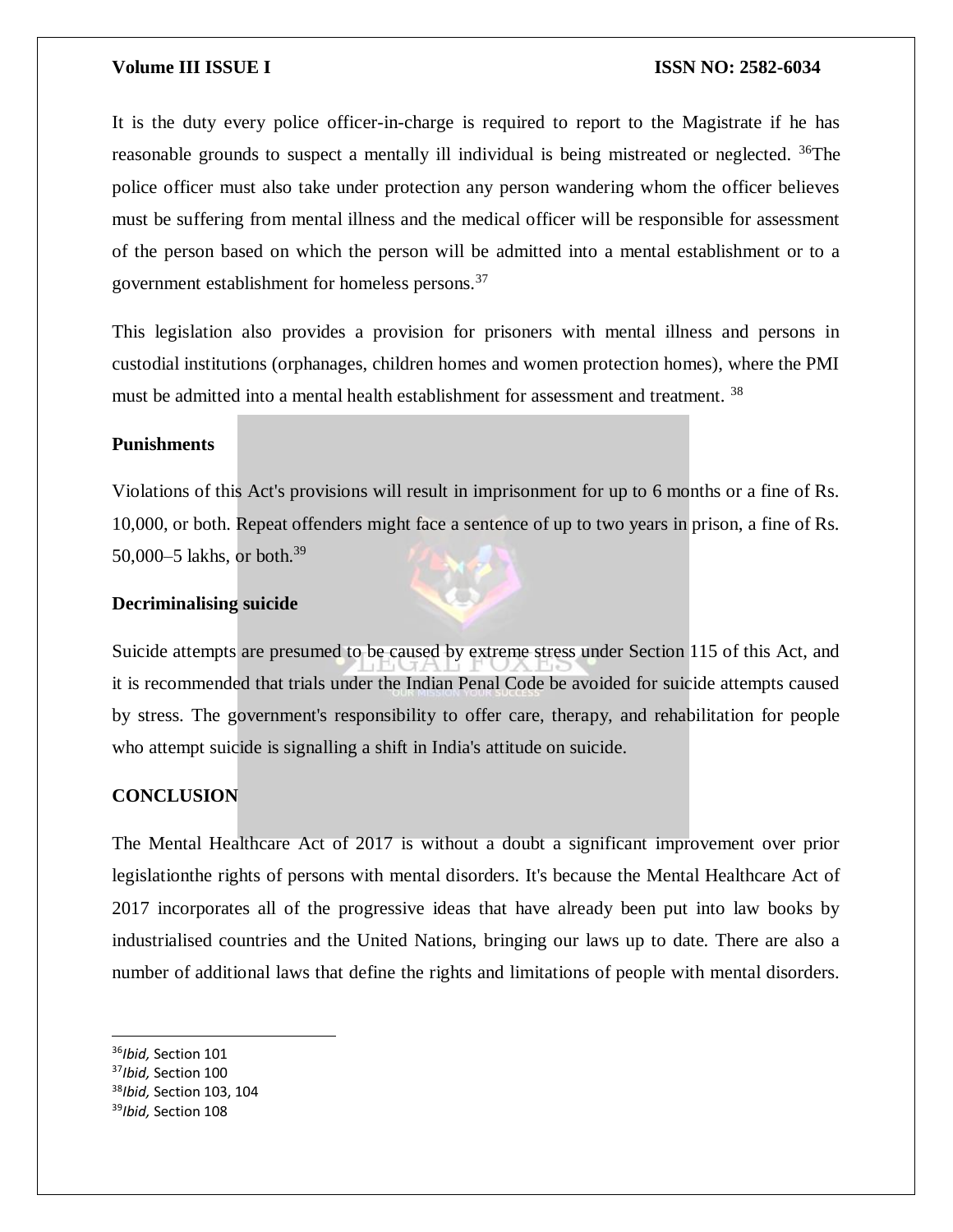$\overline{a}$ 

The law evolves in response to societal demands, as may be observed in the subject of mental health.

With India's massive judicial backlog, the extra duty of the Mental Health Review Boards necessitates an express commitment of resources from the government. Legislative reform is an essential first step in this approach. The MHCA makes the government responsible for providing adequate mental health treatment, prohibits unmodified ECT, and positions allied healthcare professionals in important critical sectors of the mental health system. To support these new responsibilities, all of these requirements will necessitate an increase in employment and extra training for existing employees.

The MHCA, 2017, has a flaw in Section 89, which permits a person with mental illness to be hospitalised and treated without his permission if a chosen representative request it. The Act overlooks the fact that the family is the primary caregiver. Even clinicians are reliant on their patients' families.The Act also ignores the fact that the government has a mental health programme. The Act should have required all states to adopt a National Mental Health Program and made the State Mental Health Authority responsible for it.<sup>40</sup>

The act ensures that homeless people and those living below the poverty line (BPL) receive free, high-quality care, even if they do not have a BPL card.The financial load on government in our nation, where mental illness is deemed to be on par with depression, will be too high. The proposed health spending in India for the financial year 2017–2018 is 1.2 percent of gross domestic product. It is among the lowest in the world, and since 2013–2014, public health spending has been steadily decreasing.<sup>41</sup>According to a 2011 WHO study, most industrialised countries spend more than 4% of their budgets on mental health research, infrastructure,

<sup>40</sup>Sood, S. (2020, August 6). *Mental healthcare Act: A legislation for the people - food, drugs, healthcare, life sciences - India*. Welcome to Mondaq. https://www.mondaq.com/india/healthcare/972410/mental-healthcare-act-alegislation-for-the-people.

<sup>41</sup>Center State Government Spends 1.3% of GDP on Health Care in 2015-2016. *Times of India.* 2016. Aug 2, . Available from: [http://www.timesofindiaindiatimes.com/india/Centre-state-governments-spent-1-3-of-GDP-on](http://www.timesofindiaindiatimes.com/india/Centre-state-governments-spent-1-3-of-GDP-on-healthcare-in-2015-16/articleshow/53509406.cms)[healthcare-in-2015-16/articleshow/53509406.cms](http://www.timesofindiaindiatimes.com/india/Centre-state-governments-spent-1-3-of-GDP-on-healthcare-in-2015-16/articleshow/53509406.cms)